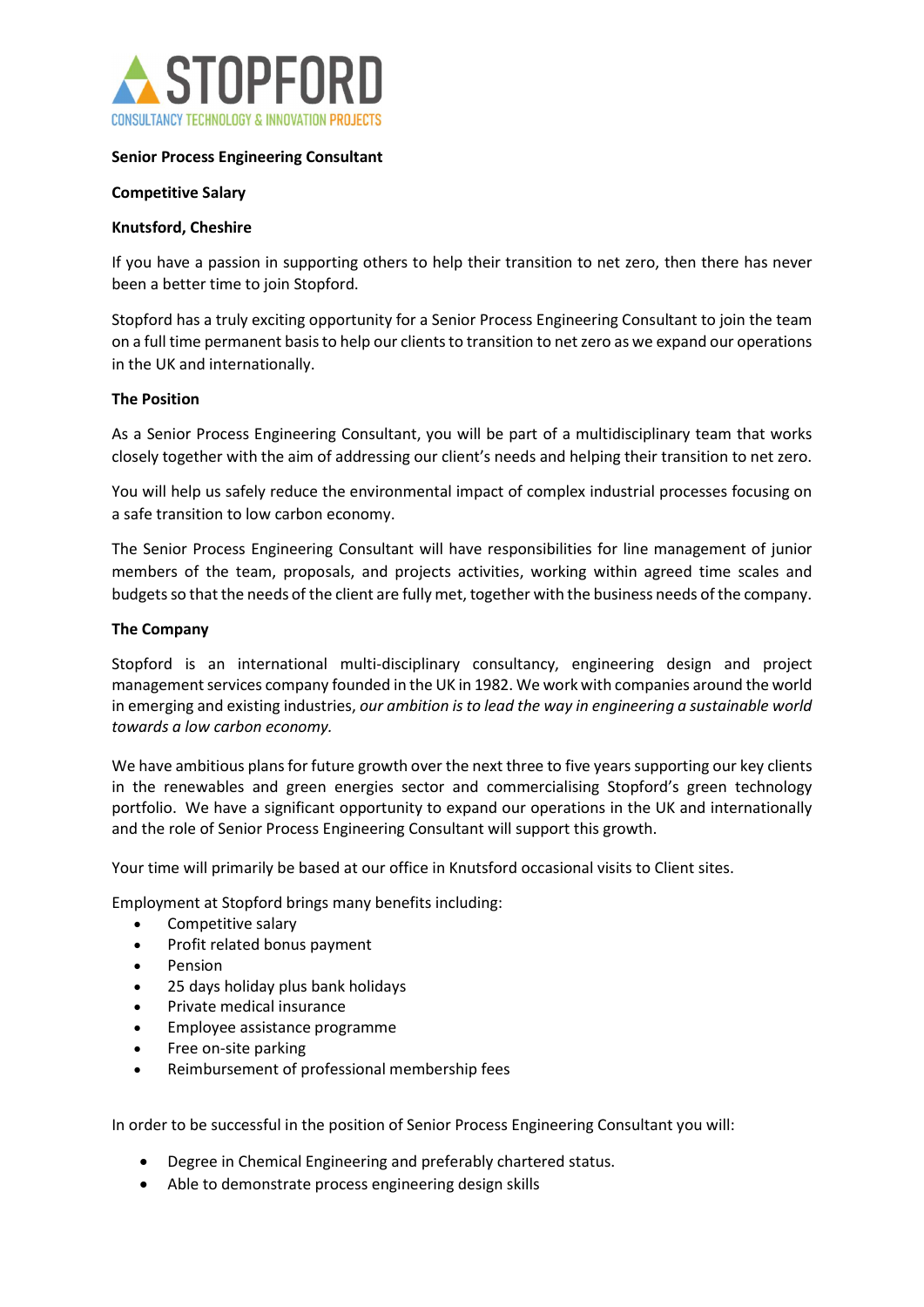

- Experienced in designing and specifying main engineering Process Safety equipment
- Experienced in DSEAR assessment
- Experienced in facilitating/chairing hazard studies
- Preferably experience in consequence modelling
- Experience in working in multi-discipline engineering teams
- Experience in managing client relationships in a technical role.
- Organisational and administrative skills
- Clear and concise communication in both written and verbal form with excellent people management and interpersonal skills
- Working knowledge of Office 365 including One Drive and Sharepoint with proficient use of Word and Excel.

A full UK driving licence is essential for this position.

Please go to our website for a full job description to familiarise yourself with all of the responsibilities, skills and experience required before you apply for the position. 

We look forward to receiving your CV for the role of Senior Process Engineering Consultant.  

Please note that we do not accept applications from agencies, and you must be eligible to live and work in the UK. 

# Closing date: 28 June 2022

Stopford reserves the right to bring forward the closing date if we receive a suitable number of quality applications from which to make a shortlist.  Therefore, we would recommend that you apply as soon as possible.  

Please note that due to the volume of applications we receive we are unfortunately not able to respond to each applicant. If you have not been called for interview within 3 weeks of the closing date, you should assume that on this occasion your application has been unsuccessful.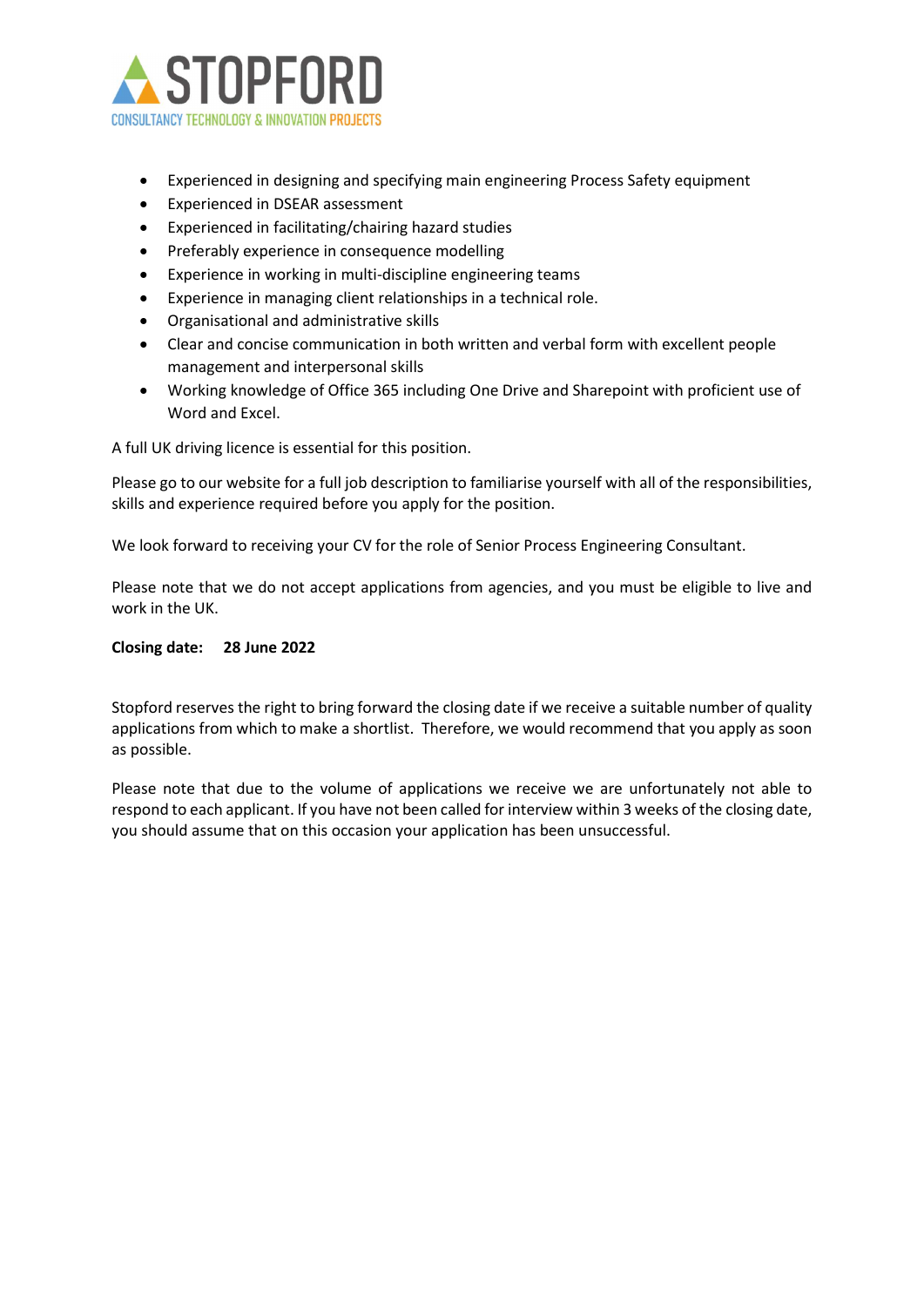

# Job Description

| <b>Position:</b> | Senior Process Engineering Consultant |
|------------------|---------------------------------------|
|                  |                                       |

Group: Consultancy

Location: Knutsford, Cheshire

### Mission

Our ambition to lead the way in engineering a sustainable world through the transition to a low carbon economy.

### Values

We value professionalism, equality, fairness, co-operation, and unrivalled expertise.

# Description

As a Senior Process Engineering Consultant, you will be part of a multidisciplinary team that works closely together with the aim of addressing our client's needs and help their transition to net zero.

You will help us safely reduce the environmental impact of complex industrial processes focusing on a safe transition to low carbon economy.

# Key Accountabilities/Responsibilities

- Take responsibility for developing a high level of Process Safety expertise within Stopford.
- Ensure that Process Safety services delivered to Stopford's clients are maintained at a high standard.
- In conjunction with the Lead Consultant, provide coaching and development of other members of the Consultancy Service group in the area of Process Safety.
- Support the Stopford Health & Safety Manager in ensuring that a safe system covering Stopford's onsite activities.
- Develop, own and communicate process safety standards (e.g. risk assessment, LOPA, etc)
- Lead process safety risk assessments and assist in reviewing existing process safety risk assessments
- Act as Project Manager on minor projects within his/her areas of expertise where business needs dictate
- Provide advice on Process Safety issues as requested by engineering design teams on specific projects
- Ensure that Process Safety reports, calculations and other documents are fit-for-purpose and of a high quality in accordance with the Quality Management System.
- Maintain up to date knowledge and professional competence in process safety speciality to include legislative requirements and industry practice
- Undertake audits to ensure standards are being met consistently across the business
- Demonstrate flexibility and customer focus and perform any other tasks within the overall scope of Process Safety, which may be reasonably required to ensure the efficient operation of the Company.
- Adhere to all applicable Stopford Projects Ltd Policies (e.g. IT Policy, HR and H&S Policies, etc).